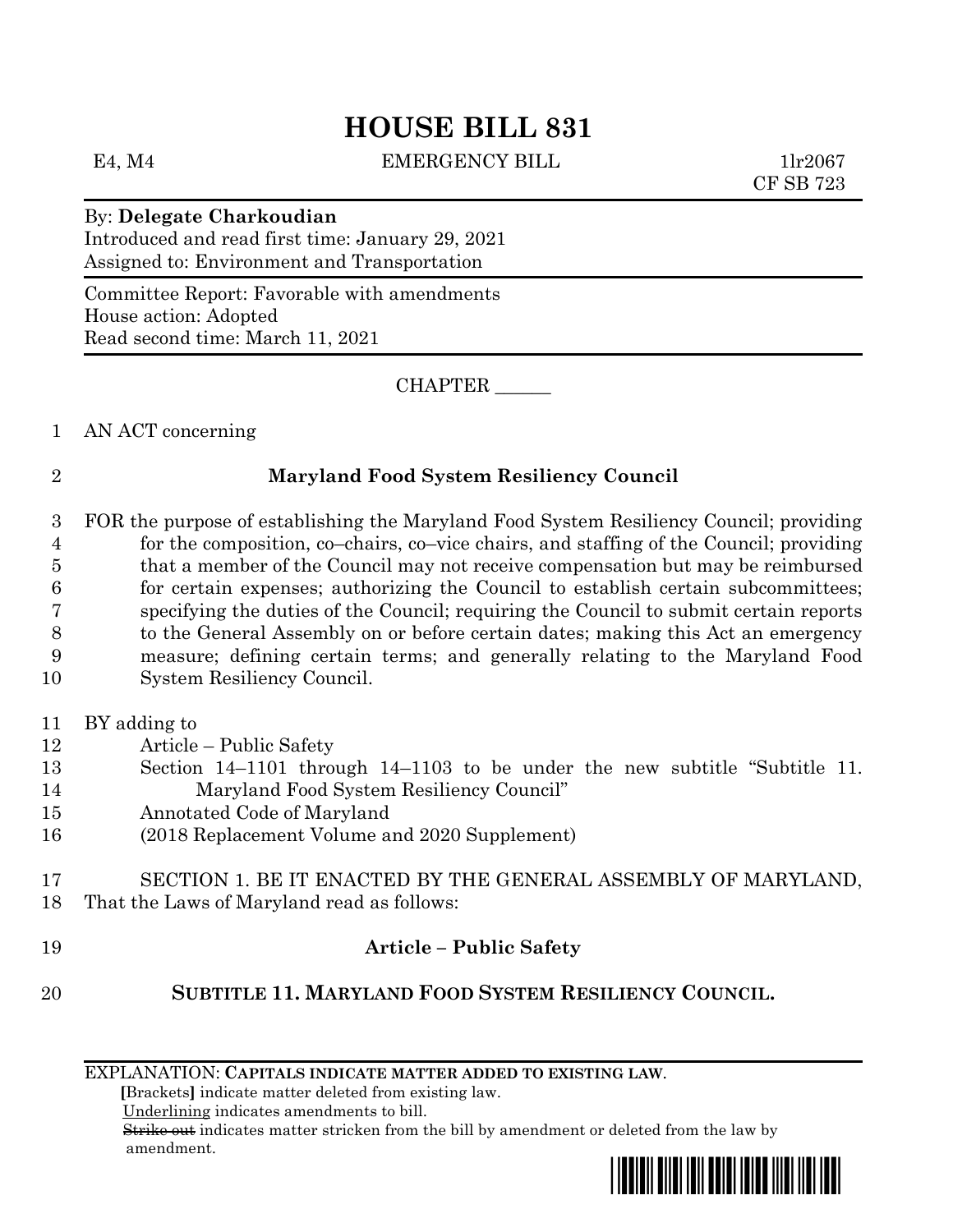**14–1101.**

 **(A) IN THIS SUBTITLE THE FOLLOWING WORDS HAVE THE MEANINGS INDICATED.**

 **(B) "COUNCIL" MEANS THE MARYLAND FOOD SYSTEM RESILIENCY COUNCIL.**

 **(C) "DIRECTOR" MEANS THE DIRECTOR OF THE MARYLAND EMERGENCY MANAGEMENT AGENCY.**

 **(D) "FOOD COUNCIL ORGANIZATION" MEANS A LOCAL FOOD COUNCIL ORGANIZATION THAT IS ESTABLISHED IN THE STATE.**

**14–1102.**

**(A) THERE IS A MARYLAND FOOD SYSTEM RESILIENCY COUNCIL.**

**(B) THE COUNCIL CONSISTS OF THE FOLLOWING MEMBERS:**

 **(1) ONE MEMBER OF THE SENATE OF MARYLAND, APPOINTED BY THE PRESIDENT OF THE SENATE;**

 **(2) ONE MEMBER OF THE HOUSE OF DELEGATES, APPOINTED BY THE SPEAKER OF THE HOUSE;**

**(3) THE DIRECTOR, OR THE DIRECTOR'S DESIGNEE;**

 **(4) THE SECRETARY OF HUMAN SERVICES, OR THE SECRETARY'S DESIGNEE;**

 **(5) THE SECRETARY OF AGRICULTURE, OR THE SECRETARY'S DESIGNEE;**

**(6) THE SECRETARY OF HEALTH, OR THE SECRETARY'S DESIGNEE;**

 **(7) (6) THE SECRETARY OF COMMERCE, OR THE SECRETARY'S DESIGNEE;**

 **(8) (7) THE EXECUTIVE DIRECTOR OF THE MARYLAND FARM BUREAU, OR THE EXECUTIVE DIRECTOR'S DESIGNEE;**

 **(9) (8) THE EXECUTIVE DIRECTOR OF THE MARYLAND AGRICULTURAL AND RESOURCE–BASED INDUSTRY DEVELOPMENT CORPORATION, OR THE EXECUTIVE DIRECTOR'S DESIGNEE;**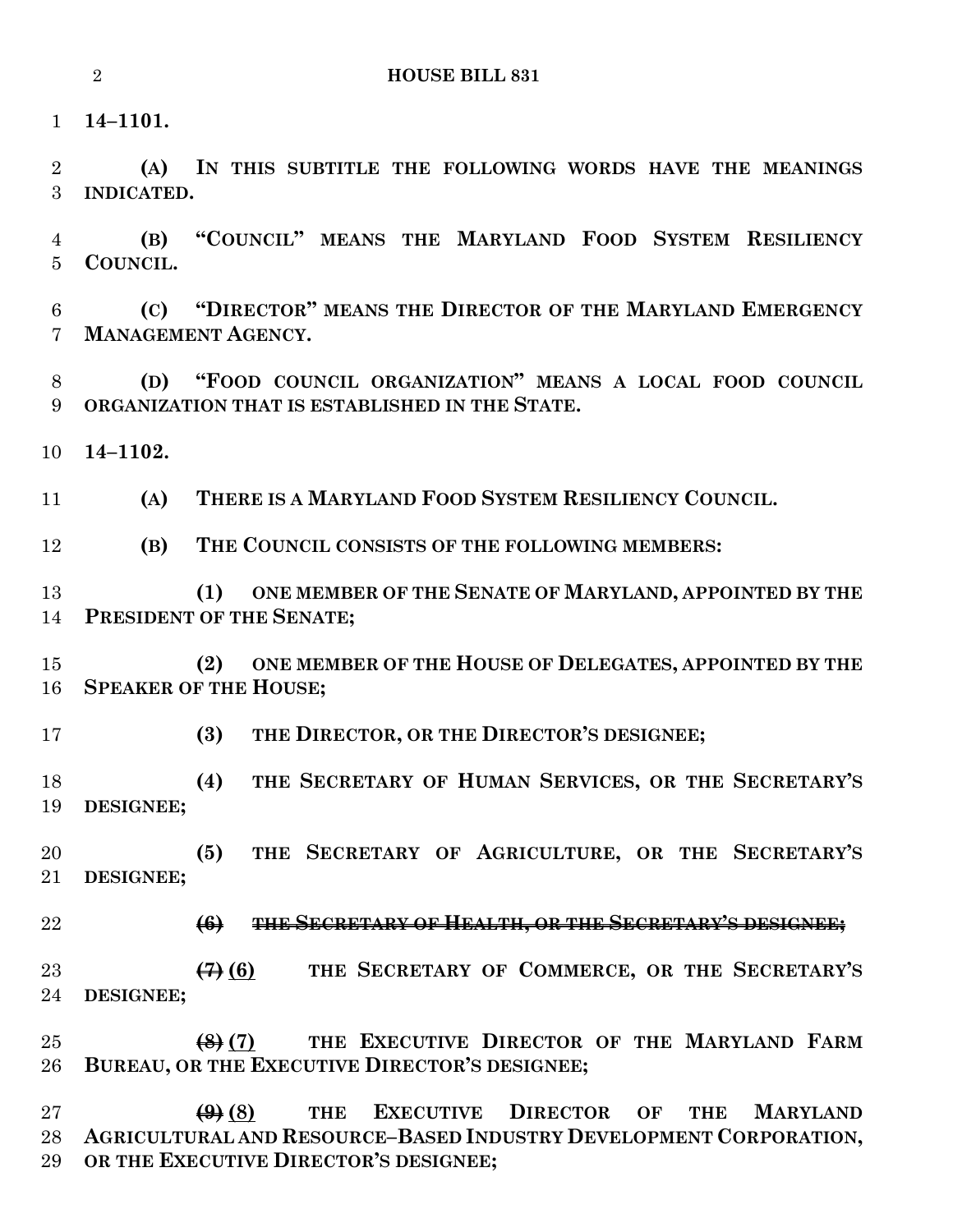**HOUSE BILL 831** 3

 **(10) (9) THE DEAN OF THE UNIVERSITY OF MARYLAND COLLEGE OF AGRICULTURE AND NATURAL RESOURCES, OR THE DEAN'S DESIGNEE; AND (11) (10) THE FOLLOWING MEMBERS APPOINTED BY THE DIRECTOR: (I) FIVE REPRESENTATIVES OF FIVE DIFFERENT FOOD COUNCIL ORGANIZATIONS WHO ARE RECOMMENDED BY MEMBERS OF FOOD COUNCIL ORGANIZATIONS; (II) ONE REPRESENTATIVE OF THE UNIVERSITY OF MARYLAND EXTENSION; (III) ONE REPRESENTATIVE OF THE UNIVERSITY OF MARYLAND EASTERN SHORE SMALL FARM PROGRAM; (IV) ONE REPRESENTATIVE OF THE HARRY R. HUGHES CENTER FOR AGRO–ECOLOGY; (V) ONE REPRESENTATIVE OF A PUBLIC SCHOOL SYSTEM IN THE STATE WHO HAS EXPERIENCE IN FOOD SECURITY AND LOCAL FOOD PROCUREMENT; (VI) ONE REPRESENTATIVE OF A STATEWIDE FOOD SECURITY ADVOCACY ORGANIZATION; (VII) ONE FARMER IN THE STATE; (VIII) ONE OWNER OF A FOOD BUSINESS IN THE STATE; (IX) ONE EXPERT IN FOOD SYSTEM POLICY; (X) ONE EXPERT ON RACIAL EQUITY IN THE FOOD SYSTEM; (XI) ONE EXPERT ON FOOD SYSTEM IMPACTS ON CLIMATE AND THE ENVIRONMENT; (XII) ONE EXPERT ON FOOD NUTRITION AND PUBLIC HEALTH; AND (XIII) ANY OTHER INDIVIDUAL THAT THE DIRECTOR DEEMS APPROPRIATE.**

**(C) THE DIRECTOR SHALL:**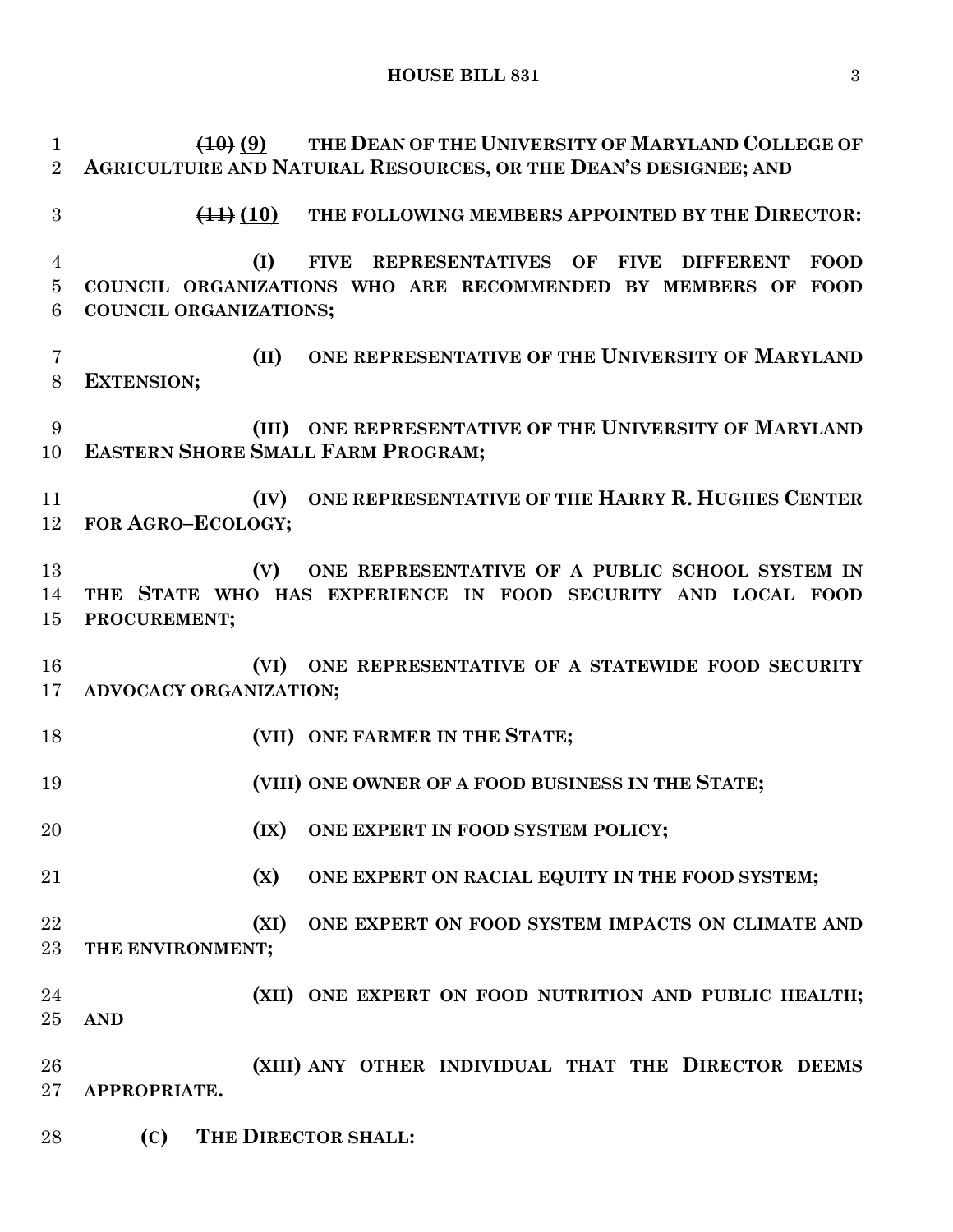|                                | $\overline{4}$<br><b>HOUSE BILL 831</b>                                                                                                                                                                                                                                                      |
|--------------------------------|----------------------------------------------------------------------------------------------------------------------------------------------------------------------------------------------------------------------------------------------------------------------------------------------|
| $\mathbf{1}$<br>$\overline{2}$ | (1)<br>ENSURE THAT ALL FIVE GEOGRAPHIC AREAS OF THE STATE ARE<br>REPRESENTED BY THE APPOINTED MEMBERS OF THE COUNCIL; AND                                                                                                                                                                    |
| 3<br>$\overline{4}$            | (2)<br>APPOINT A SUCCESSOR IN THE EVENT OF A VACANCY ON THE<br>COUNCIL.                                                                                                                                                                                                                      |
| $\overline{5}$<br>6            | (I) THE TERM OF A MEMBER OF THE COUNCIL APPOINTED BY<br>(D)<br>(1)<br>THE DIRECTOR IS 3 YEARS.                                                                                                                                                                                               |
| 7<br>8                         | AN APPOINTED MEMBER MAY NOT SERVE FOR MORE THAN<br>(II)<br>2 CONSECUTIVE THREE YEAR TERMS.                                                                                                                                                                                                   |
| 9<br>10                        | AT THE END OF A TERM, A MEMBER CONTINUES TO SERVE UNTIL<br>(2)<br>A SUCCESSOR IS APPOINTED AND QUALIFIES.                                                                                                                                                                                    |
| 11<br>12<br>13                 | A MEMBER WHO IS APPOINTED AFTER A TERM HAS BEGUN SHALL<br>(3)<br>SERVE FOR THE REST OF THE TERM OR UNTIL A SUCCESSOR IS APPOINTED AND<br><b>QUALIFIES.</b>                                                                                                                                   |
| 14                             | (E) A MEMBER OF THE COUNCIL:                                                                                                                                                                                                                                                                 |
| 15<br>16                       | MAY NOT RECEIVE COMPENSATION AS A MEMBER OF THE<br>(1)<br>COUNCIL; BUT                                                                                                                                                                                                                       |
| 17<br>18                       | IS ENTITLED TO REIMBURSEMENT FOR EXPENSES UNDER THE<br>(2)<br>STANDARD STATE TRAVEL REGULATIONS, AS PROVIDED IN THE STATE BUDGET.                                                                                                                                                            |
| 19<br>20                       | (F) A MAJORITY OF THE MEMBERS THEN SERVING ON THE COUNCIL IS A<br>QUORUM.                                                                                                                                                                                                                    |
| 21<br>$22\,$<br>23<br>24       | THE DIRECTOR, OR THE DIRECTOR'S DESIGNEE, AND ONE<br>$\rm (G)$<br>(1)<br>(I)<br>MEMBER REPRESENTING A FOOD COUNCIL ORGANIZATION WHO IS ELECTED IN<br>ACCORDANCE WITH SUBPARAGRAPH (II) OF THIS PARAGRAPH SHALL CO-CHAIR THE<br>COUNCIL.                                                      |
| 25<br>26<br>$27\,$             | AT THE FIRST MEETING OF EACH YEAR, THE COUNCIL<br>(II)<br>SHALL ELECT A CO-CHAIR FROM AMONG THE FIVE COUNCIL MEMBERS<br>REPRESENTING FOOD COUNCIL ORGANIZATIONS FOR A TERM OF 1 YEAR.                                                                                                        |
| 28<br>29<br>30<br>31<br>$32\,$ | THE SECRETARY OF AGRICULTURE, OR THE SECRETARY'S<br>(2)<br>DESIGNEE, THE SECRETARY OF HUMAN SERVICES, OR THE SECRETARY'S<br>DESIGNEE, AND THE DEAN OF THE UNIVERSITY OF MARYLAND COLLEGE OF<br>AGRICULTURE AND NATURAL RESOURCES, OR THE DEAN'S DESIGNEE SHALL<br>CO-VICE CHAIR THE COUNCIL. |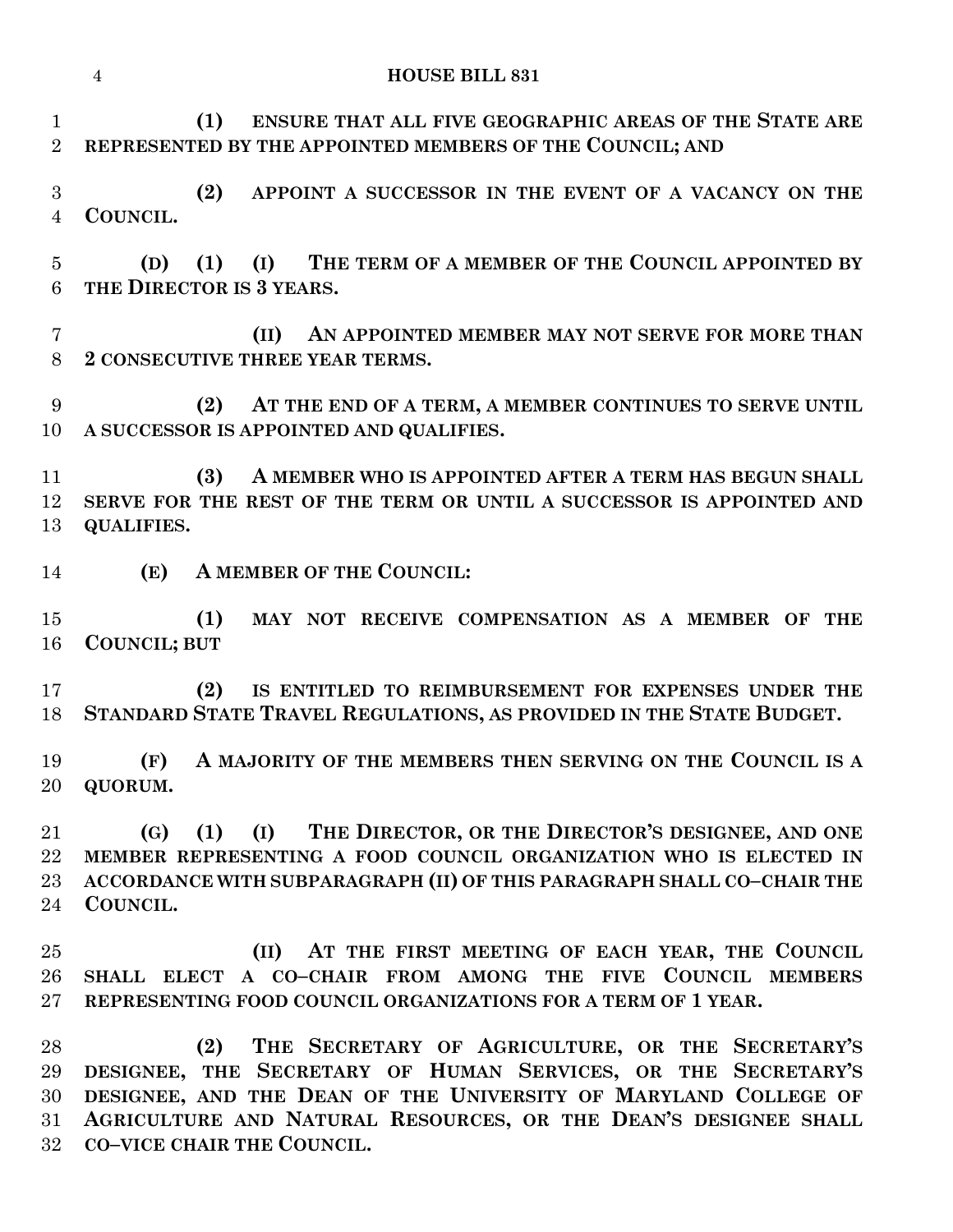**HOUSE BILL 831** 5

 **(H) (1) THE COUNCIL MAY ESTABLISH SUBCOMMITTEES TO PROVIDE TECHNICAL ASSISTANCE TO THE COUNCIL.**

 **(2) THE COUNCIL MAY ESTABLISH SUBCOMMITTEE TOPICS AND MEMBERSHIP AS THE COUNCIL DEEMS APPROPRIATE.**

 **(I) THE MARYLAND EMERGENCY MANAGEMENT AGENCY AND THE UNIVERSITY OF MARYLAND COLLEGE OF AGRICULTURE AND NATURAL RESOURCES SHALL PROVIDE STAFF FOR THE COUNCIL, AS DEEMED NECESSARY BY THE CO–CHAIRS.**

**14–1103.**

**(A) THE COUNCIL SHALL:**

 **(1) MEET REGULARLY FOR A PERIOD OF AT LEAST 2 YEARS TO ADDRESS FOOD INSECURITY IN THE STATE; AND** 

**(2) WORK TOWARD THE FOLLOWING GOALS:**

 **(I) TO ADDRESS THE FOOD INSECURITY CRISIS IN THE STATE RESULTING FROM THE COVID–19 PANDEMIC AND RESULTING ECONOMIC CRISIS BY:**

 **1. COORDINATING STATE AND LOCAL LEVEL FOOD INSECURITY SERVICES TO SUPPORT RESIDENTS OF THE STATE;**

 **2. TRACKING AND ANALYZING DATA TO CREATE A COMPREHENSIVE MAP OF FOOD INSECURITY ACROSS THE STATE AND IDENTIFY THE GAPS IN SERVICE;**

 **3. LEVERAGING FEDERAL AND PRIVATE SECTOR GRANTS AND OTHER RESOURCES IN ORDER TO ADDRESS FOOD INSECURITY NEEDS;**

 **4. ADVISING THE STATE ON HOW BEST TO ALLOCATE RESOURCES AND INCREASE EFFICIENCY; AND** 

 **5. A. EXPLORING THE ROLE OF AND POTENTIAL FOR THE FEDERAL COMMUNITY ELIGIBILITY PROVISION TO ENSURE ALL STUDENTS IN THE STATE ARE FED; AND**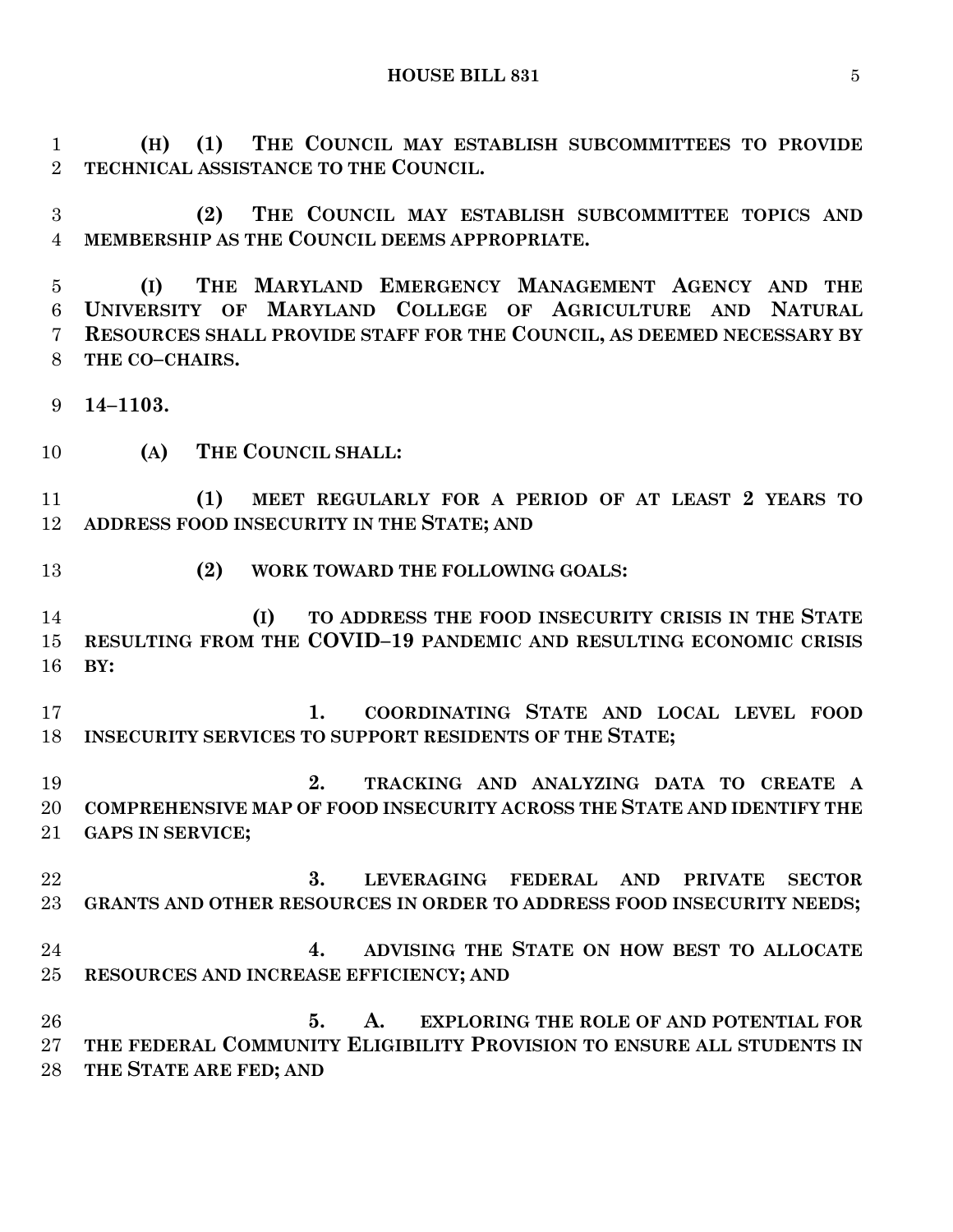|                                       | $6\phantom{.}6$<br><b>HOUSE BILL 831</b>                                                                                                                                             |
|---------------------------------------|--------------------------------------------------------------------------------------------------------------------------------------------------------------------------------------|
| $\mathbf{1}$<br>$\overline{2}$<br>3   | <b>B.</b><br>MAKING RECOMMENDATIONS TO THE MARYLAND<br>STATE DEPARTMENT OF EDUCATION AND THE MARYLAND GENERAL ASSEMBLY TO<br>IMPLEMENT RELEVANT FINDINGS UNDER ITEM A. OF THIS ITEM; |
| $\overline{4}$<br>$\overline{5}$<br>6 | TO DEVELOP, ON OR BEFORE NOVEMBER 1, 2021, EQUITY<br>(II)<br>AND SUSTAINABILITY POLICY RECOMMENDATIONS TO INCREASE THE LONG-TERM<br>RESILIENCY OF THE FOOD SYSTEM, INCLUDING:        |
| $\overline{7}$<br>$8\,$               | 1.<br>ADDRESSING AND ELIMINATING RACIAL INEQUITIES<br>IN THE FOOD SYSTEM;                                                                                                            |
| 9<br>10                               | 2.<br>ADDRESSING AND ELIMINATING DIET-RELATED<br>PUBLIC HEALTH DISPARITIES;                                                                                                          |
| 11                                    | 3.<br>ADDRESSING AND ELIMINATING FOOD DESERTS; AND                                                                                                                                   |
| 12<br>13                              | REDUCING FOOD WASTE, INCREASING RECYCLING,<br>4.<br>AND ENCOURAGING OTHER RELEVANT ENVIRONMENTAL IMPACTS;                                                                            |
| 14<br>15                              | TO EXPAND THE IMPACT OF EXISTING FOOD COUNCIL<br>(III)<br><b>ORGANIZATIONS BY:</b>                                                                                                   |
| 16<br>17                              | PROVIDING COORDINATION AND FACILITATION OF<br>1.<br>KNOWLEDGE EXCHANGE AT THE STATE LEVEL; AND                                                                                       |
| 18<br>19<br>20                        | 2.<br>SUPPORTING IDENTIFICATION AND APPLICATION OF<br>GRANTS TO OPERATING FUNDS TO SUPPORT EXISTING AND NEW FOOD COUNCIL<br>ORGANIZATIONS AS NEEDED; AND                             |
| 21<br>22<br>$23\,$                    | (IV) TO DEVELOP, ON OR BEFORE NOVEMBER 1, 2021, A<br>STRATEGIC PLAN TO INCREASE THE PRODUCTION AND PROCUREMENT OF<br>MARYLAND CERTIFIED FOOD, INCLUDING:                             |
| 24<br>25<br>26                        | INCREASING THE QUALITY AND QUANTITY<br>1.<br>OF<br>PRODUCTION, AS WELL AS AGGREGATION, MARKETING, AND DISTRIBUTION OF<br>LOCAL FOOD IN URBAN, SUBURBAN, AND RURAL SETTINGS;          |
| $27\,$<br>28                          | 2.<br><b>INCREASING</b><br>PROCUREMENT OF<br><b>LOCAL</b><br><b>FOOD</b><br>THROUGH SCHOOLS, UNIVERSITIES, AND OTHER INSTITUTIONS;                                                   |
| 29<br>30                              | 3.<br>CREATING ADDITIONAL MARKET OPPORTUNITIES<br>FOR MARYLAND FOOD BUSINESSES; AND                                                                                                  |